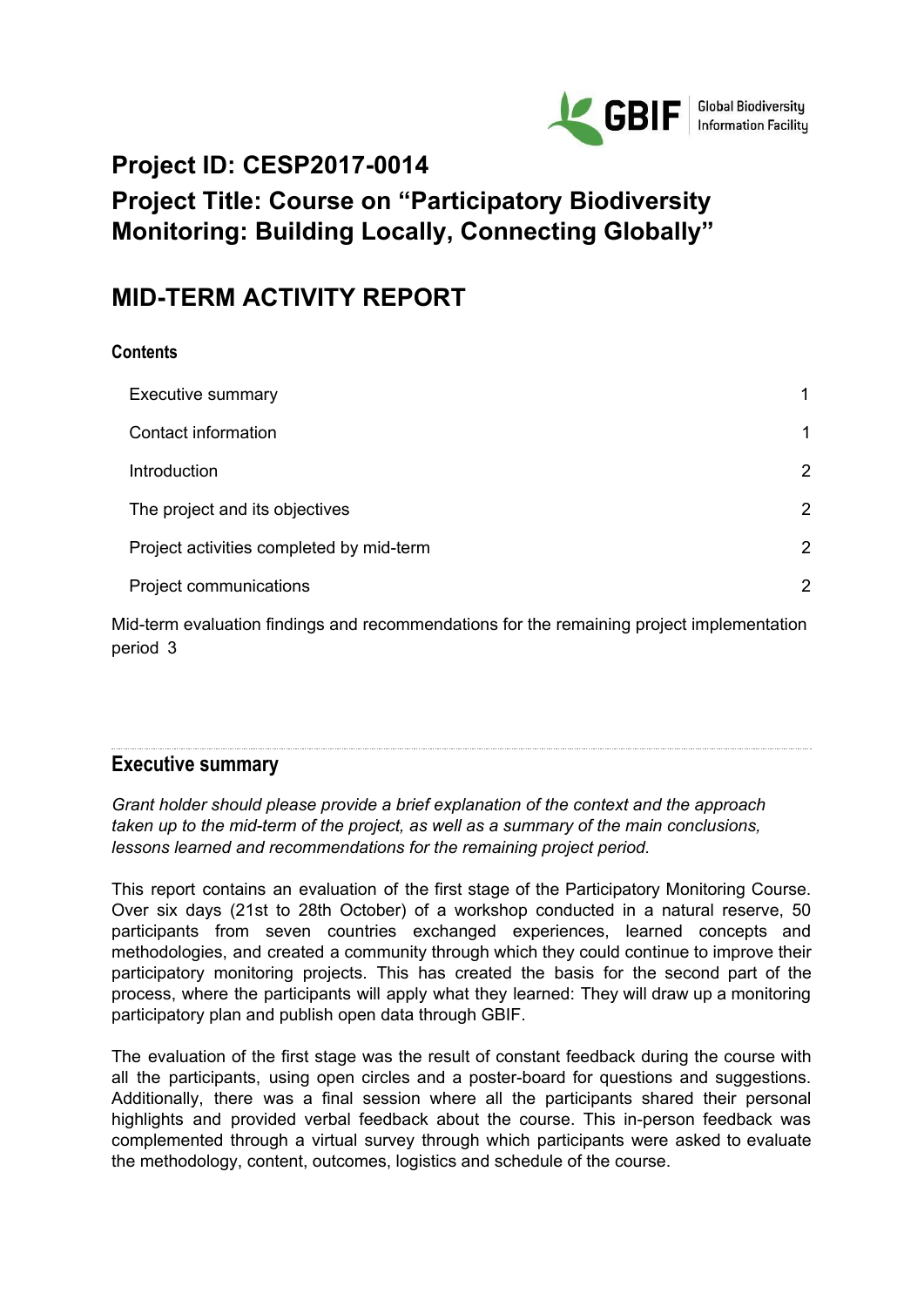

The participants considered the course especially useful for consolidating a community that will continue working together in the long term and for exchanging experiences. Although the limited access to the Internet in the venue was useful for maintaining the attention of participants in the course, it also limited the ability to work on online platforms. While the instructors knew about this limitation in advance and had prepared offline material, it was not the same.

While we had said we would organize virtual and in-person sessions with each of the Colombian participants to aid them with the processing and uploading of their datasets, we are reconsidering this, since it might be more efficient to instead organize an intensive workshop on data processing and publication.

## <span id="page-1-0"></span>**Contact information**

Sindy Martínez Colombia Instituto Alexander von Humboldt Calle 28 A No. 15-09 Bogotá D.C., Colombia smartinez@humboldt.org.co +57 1 3202767 Ext. 1163 Main contact

Note. Karen Soacha has stepped down from her position in the Humboldt Institute, hence Sindy Martinez will be the main contact going forward.

### <span id="page-1-1"></span>**Introduction**

*Grant holder should please explain to readers what they will find in this report. It should include:*

- *• A description of how the evaluation has been carried out (e.g. consultation or surveys with project partners and participants). Please refer to the description of monitoring and evaluation plans in the original project proposal.*
- *• A description of how the project partners will use the evaluation results.*

This report provides a summary of the first stage of the participatory monitoring course, a summary of the evaluations received from participants of the course, as well as a brief overview of future course of action, including plans for communication of the course and its impacts, as well as our plans for expanding its impact

The first stage of the participatory monitoring course took place between 23rd to 28th of October, in the Rio Claro natural reserve, with the participation of nearly 50 experts and practitioners. In this first stage, the participants were to learn about the principles, concepts and methodologies relating to participatory monitoring. In the second stage, the participants will apply what they learned: They will draw up a participatory monitoring plan and will publish open data through GBIF before May 2018. During the second stage, the course coordinators at the Humboldt Institute will oversee the participants' coursework and provide any support or advice that is needed.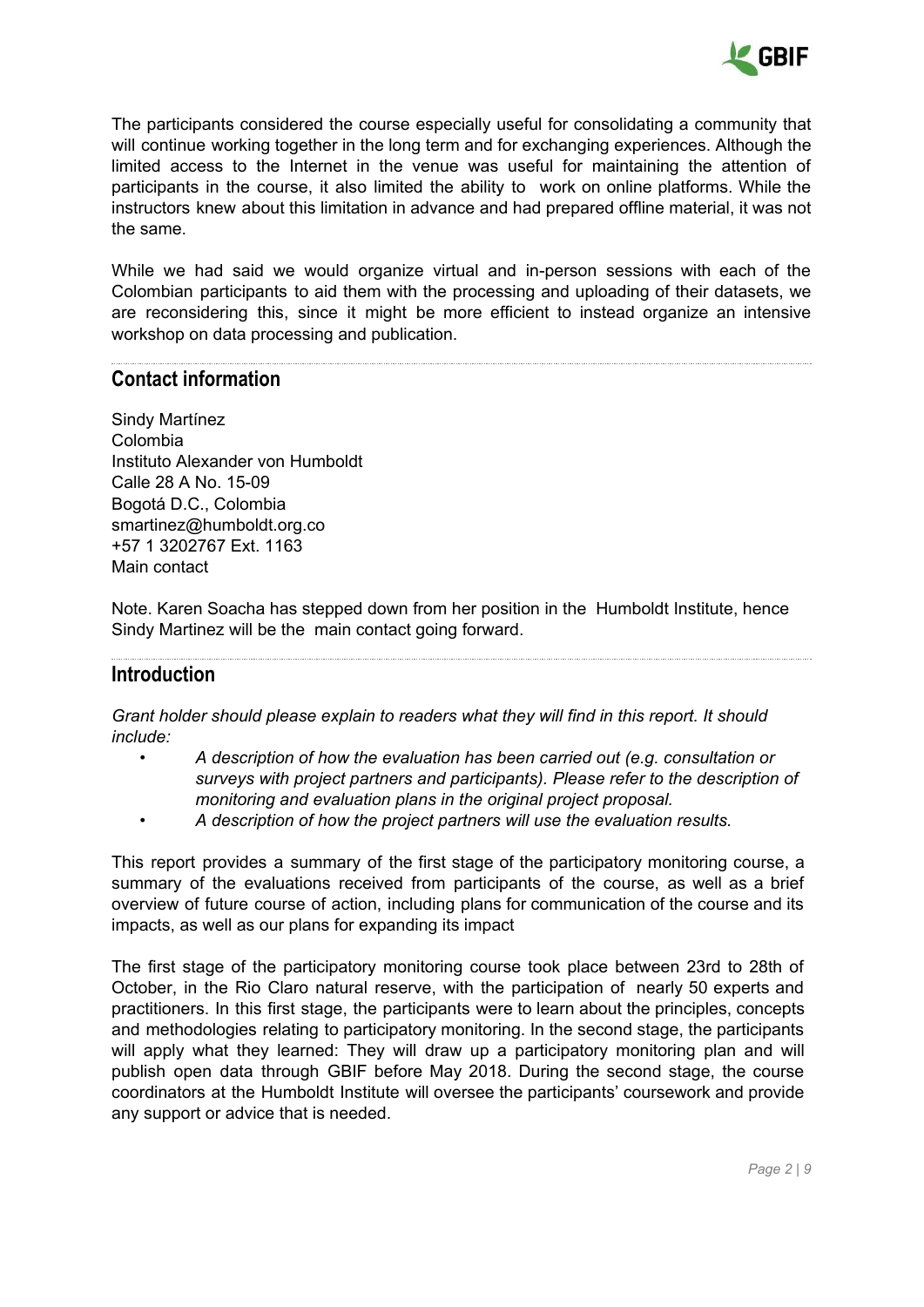

The project's monitoring and evaluation plan consisted of both a virtual survey by all the participants and instructors, as well as in-person feedback. The evaluation of the first stage has been carried out using three instruments. 1) There was feedback throughout the course, via a daily open circle session with all the participants, during which questions, suggestions, and expectations were noted on a board, which were resolved by the coordinators, instructors, or fellow participants depending on the nature of the question/suggestion.. 2) There was a feedback session at the end of the course where all the participants talked about their experiences, the lessons they learned, and about aspects of the course that could be improved upon. 3) One virtual evaluation where instructors, project partners and participants evaluated the methodology, content, outcomes, logistics and schedule of the course.

The project partners will find the evaluations we have received useful when they seek to implement their own versions of this workshop in their own countries: they can replicate those aspects which worked well, and they can seek to refine those aspects which didn't.

## <span id="page-2-0"></span>**The project and its objectives**

*Grant holder should please provide a brief summary of the project to help readers understand its objectives, including, for example:*

- *• The project's start date and expected duration*
- *• A list of project participants and description of the main stakeholders*
- *• The targeted capacity needs as outlined in the project proposal*
- *• The project objectives and expected deliverables as included in the project proposal*

This project started in July 2017, with the designing of an open call for participation, and will end in May 2018. The participatory monitoring course itself was held in the Rio Claro Natural Reserve from 23rd to 28th October 2017. The project's partners were the GBIF's nodes in Spain, Argentina (CONICET) and Mexico (Conabio). The course had 50 participants (including the instructors and coordinators) from Mexico, Chile, Bolivia, Peru, Brazil, Spain, Argentina and Colombia,representing more than 25 organizations.

From November 2017 to May 2018, the coordinators (Humboldt Institute, Colombia) will track the commitments made by each of the participants to create a participatory monitoring plan, or to update an existing one, and to publish on GBIF a data set acquired through participatory monitoring. The aim of the course was to contribute to an increase in the open citizen science data available through GBIF creating or improving the capacities of the participant who are engaged in developing projects involving the participatory monitoring of biodiversity (one type of citizen science project).

The deliverables of the course include a website for the course, which contains the course material, memory , one video about the course, information on the course evaluation methodologies and the the results of the evaluations, varied sets of open data through platforms interoperable with GBIF, such as iNaturalist, eBird, Natusfera, and participatory monitoring plans developed by each of the participants, which include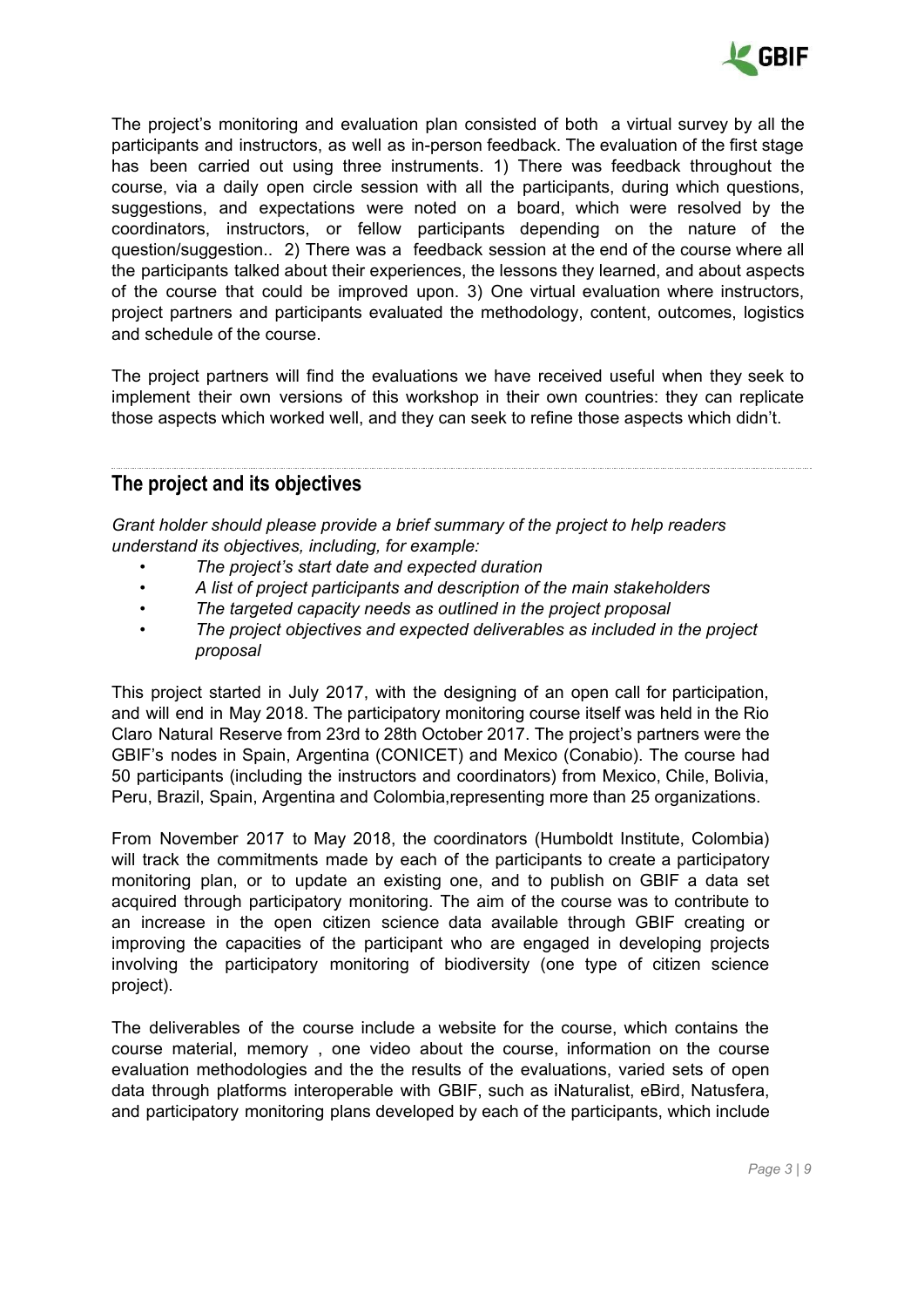

data and information management plans, including reports about similar workshops they hold in their own countries.

## <span id="page-3-0"></span>**Project activities completed by mid-term**

*The grant holder should please summarize the project activities completed by the mid-term, with a description of the associated outputs and deliverables. You can present this as a list, table, descriptive text, or any other format that you find useful. Please highlight any changes from the original plans provided in the full project proposal.*

| <b>Activities</b>                                                                                                                                                                                                                                                                                                                                                                                                                                                                                                       | <b>Outputs/Deliverables</b>                                                                                |
|-------------------------------------------------------------------------------------------------------------------------------------------------------------------------------------------------------------------------------------------------------------------------------------------------------------------------------------------------------------------------------------------------------------------------------------------------------------------------------------------------------------------------|------------------------------------------------------------------------------------------------------------|
| Web page for the Course, where we<br>published the open call, and where we will<br>shared the results of the Course.                                                                                                                                                                                                                                                                                                                                                                                                    | https://www.sibcolombia.net/curso-de-moni<br>toreo-participativo-en-biodiversidad/                         |
| Open call: On August 8th, we launched the<br>open call for participation in the Course. The<br>call closed on August 31st. The open call<br>required applicants to fill out two application<br>forms: One which required details about their<br>experience, purpose for applying, and<br>replication capacity; the other which required<br>a detailed description (data management,<br>planning, evaluation) of participatory<br>monitoring biodiversity projects they are or<br>have been involved in.                 | Application form:<br>http://bit.do/application-formPM<br>Inventory form:<br>http://bit.do/inventory-formPM |
| Selection of participants: The evaluation<br>committee (4 people) verify the submission<br>and selected 15 people from different<br>regions and kind of projects in Colombia,<br>and selected one person each from Bolivia<br>and Chile. We invited a participants from<br>Peru and Brazil, additionally of the partners<br>from Mexico, Spain and Argentina.<br>177 people from Iberoamerica submitted<br>proposals for the Course: 12 people from<br>Mexico, Spain, Peru, Bolivia and Chile and<br>165 from Colombia. | Selected participants:<br>http://bit.do/participantsPM                                                     |
| Workshop: Six days of workshop for 50<br>people.                                                                                                                                                                                                                                                                                                                                                                                                                                                                        | Instructors:<br>http://bit.do/instructorscourse-PM<br>Program:<br>http://bit.do/programPM<br>Photos:       |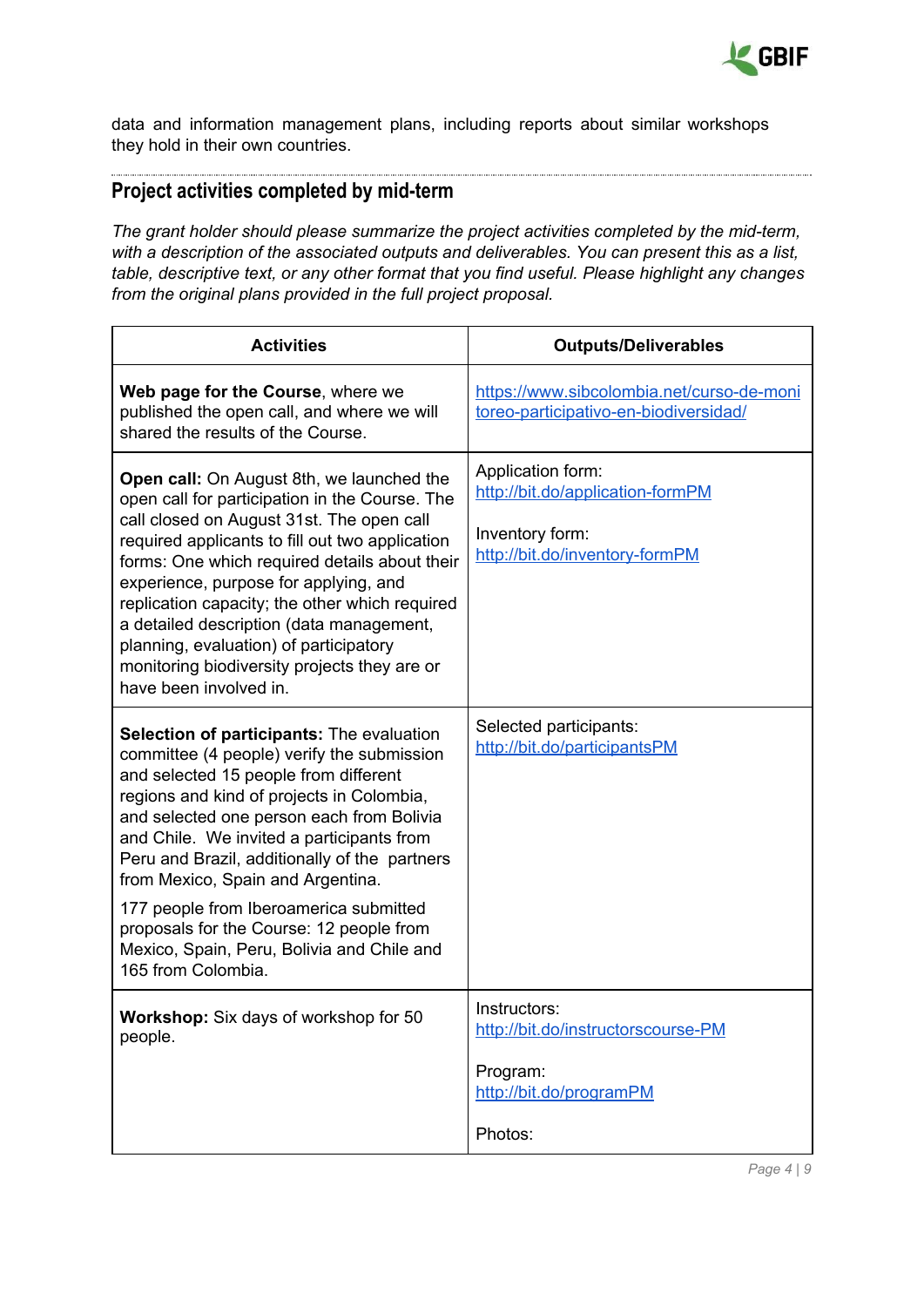

|                                                                                                                                   | https://drive.google.com/open?id=16LKF4h<br>buvhA2yvgHOzmb8S5O5Mo5lt8v                                                                                                                                                                                                                                                                                                                                                                                                                                                                                                                                                                                                                                   |
|-----------------------------------------------------------------------------------------------------------------------------------|----------------------------------------------------------------------------------------------------------------------------------------------------------------------------------------------------------------------------------------------------------------------------------------------------------------------------------------------------------------------------------------------------------------------------------------------------------------------------------------------------------------------------------------------------------------------------------------------------------------------------------------------------------------------------------------------------------|
| One video with the key reflections about<br>participatory monitoring process including<br>the management of data and information. | https://youtu.be/Pf9tzEyRpWg                                                                                                                                                                                                                                                                                                                                                                                                                                                                                                                                                                                                                                                                             |
| Video capsules about the lessons learned<br>by the participants in the course, shared<br>through social networks.                 | Capsule 1:<br>https://www.facebook.com/instituto.humbol<br>dt/videos/1594444620623088/<br>Capsule 2:<br>https://www.facebook.com/instituto.humbol<br>dt/videos/1598516280215922/<br>Capsule 3:<br>https://www.facebook.com/instituto.humbol<br>dt/videos/1599538366780380/<br>Capsule 4:<br>https://www.facebook.com/instituto.humbol<br>dt/videos/1600701499997400/<br>Capsule 5:<br>https://twitter.com/inst_humboldt/status/929<br>033703648645123<br>Capsule 6:<br>https://twitter.com/inst_humboldt/status/928<br>385681084252162<br>Capsule 7:<br>https://twitter.com/inst_humboldt/status/930<br>546708144119808<br>Capsule 8:<br>https://twitter.com/inst_humboldt/status/930<br>903574510555136 |

Initially the course was to have 30 participants, with one participant from each partner organization(3), 15 people from Colombia selected through an open call, instructors (4), and the organizing team (8). Finally, thanks to some changes in the GBIF's budget and additional financing from the nodes, we were able to accomodate 50 people, including more international participants and people from different regions in Colombia.

The following changes were reported to the GBIF CESP Team on October:

*Flight: We spent less than we budgeted on four international flights, since we bought the tickets well in advance (at a lower cost) and the international instructor from the USA couldn't participate. We instead chose to invite three local people who have been working in participatory monitoring for years. This it means €1,801 less than initially budgeted.*

*Accomodation: We had initially planned two nights for each participant, before and after course. However, we had to provide accomodation for more nights since the flight schedules Page 5 | 9*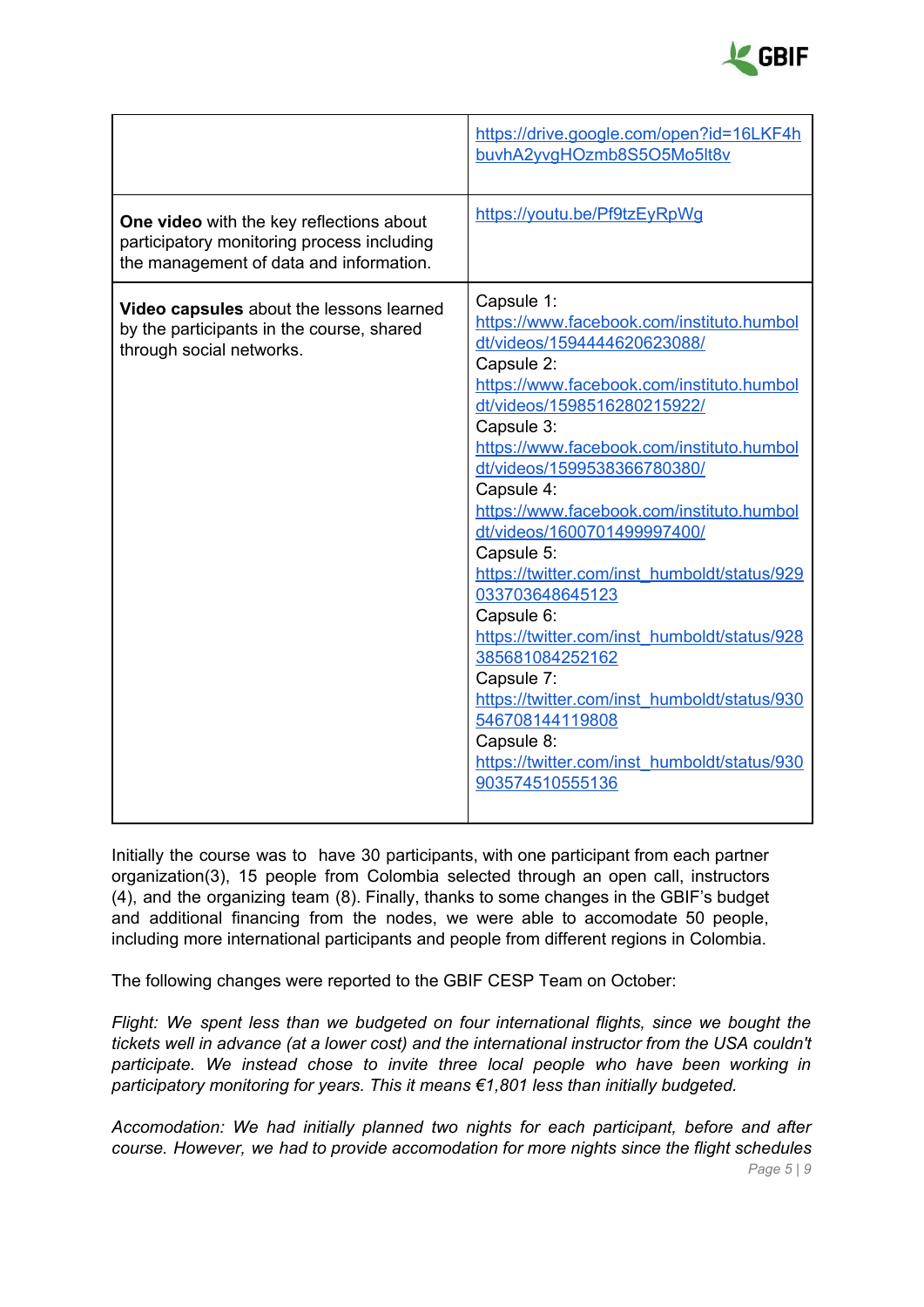

*of participants didn't always match up to the schedule of the course. In the, we funded the stay of 7 participants over 22 nights. Additionally, we increased the enrollment in the course from 30 people to 50 people. For coordinating this, we needed 3 people for logistics support, and hence the co-funding component increased from €7,000 to €8,068. We are requesting an additional €461 from GBIF.*

*Local Transport: We had initially budgeted for one bus to take 30 people to Río Claro natural reserve (5 hours from Bogotá), at a cost of €1,333. Since we expanded the number of participants from 30 to 50, the local transport cost increased to €1,967.*

*Co-funding: This was the largest change from the proposed budget to the actual budget, and that was to cover the salary of the workshop coordinator. We had initially projected for 1 month for the coordination work, but because of the open call, evaluation, planning of the course, 3 months of the coordinator's salary had to be covered. This increased the salary component from €1,667 to €5,001. The other change was the increase in hosting and food for the 20 additional participants.*

## <span id="page-5-0"></span>**Project communications**

*The grant holder should please describe the plans to communicate and share the results of your project with the project stakeholders and broader GBIF community. Please also review the page describing your project available from*

*[https://www.gbif.org/project/83344/training-in-participatory-biodiversity-monitoring-building-lo](https://www.gbif.org/project/83344/training-in-participatory-biodiversity-monitoring-building-locally-connecting-globally) [cally-connecting-globally.](https://www.gbif.org/project/83344/training-in-participatory-biodiversity-monitoring-building-locally-connecting-globally) Highlight any additional documents, events, news items or links that you would like to add to your page.*

- The main page of the course has all the documentation related to the project: <https://www.sibcolombia.net/curso-de-monitoreo-participativo-en-biodiversidad/>
- Short videos have been created containing key messages about participatory monitoring, and these videos are being distributed through social networks..
- To communicate the highlights of the course, we created a 9-minute video that consolidates the main lesson learned. This video it is available on YouTube under a CC license, and was spread through the social networks of the Humboldt Institute and the project partners.
- The documentation of the course, including lessons learned, good practices and concepts will be available in a document with CC licence in the page of the course, the Humboldt repositories and will be shared through social networks.
- While the datasets uploaded by the participants through the projects they implement will be available through GBIF, their participatory monitoring plans will be private by default (available only to other participants and project partners), and will be shared publicly on the course website if the participant is willing.

It will be ideal if GBIF includes a link to the course course website on its own website, and spreads the videos produced as part of this course through its social networks.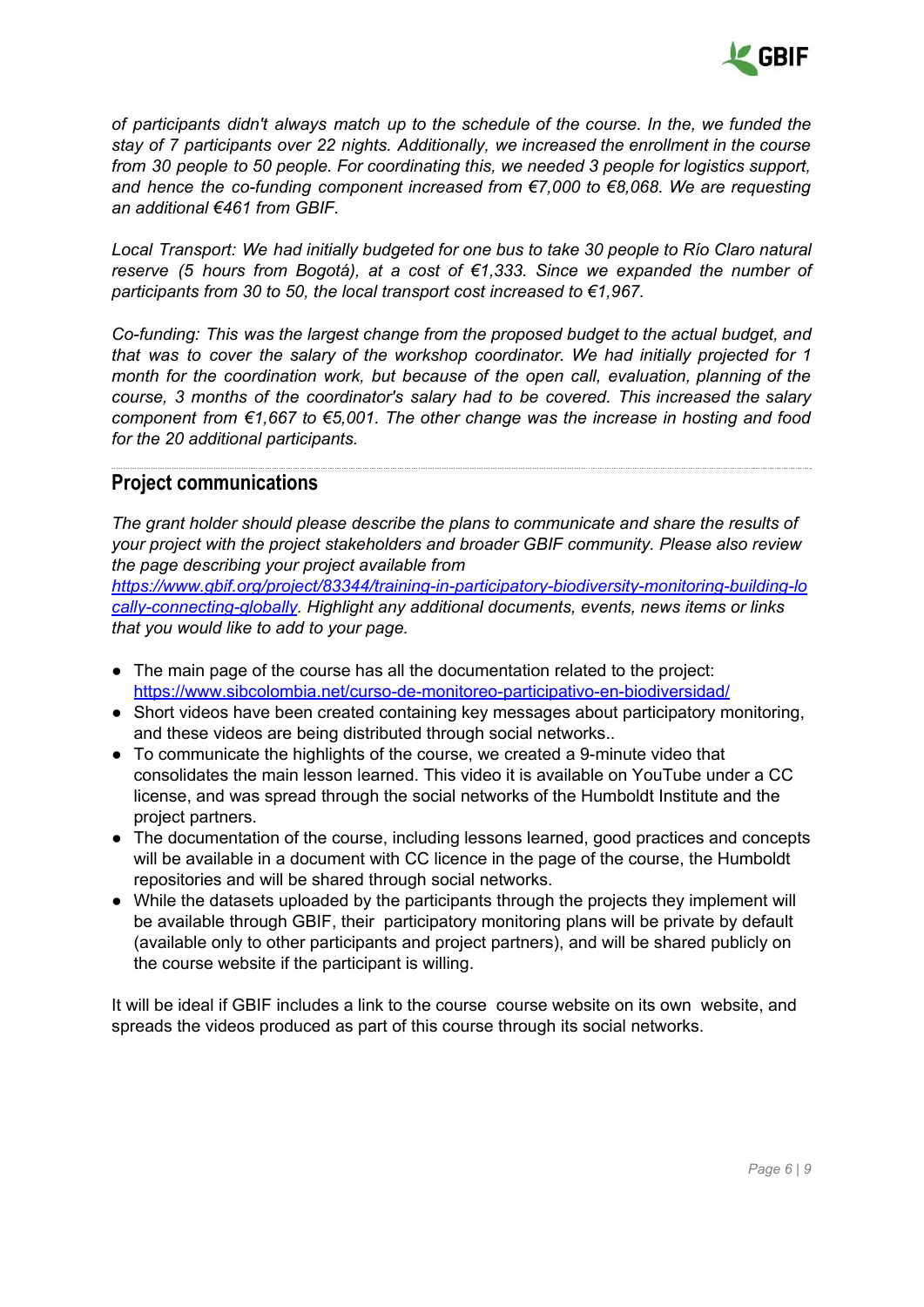

## <span id="page-6-0"></span>**Mid-term evaluation findings and recommendations for the remaining project**

## **implementation period**

*This is the main section of the report, covering for example:*

- *• An evaluation of the project activities by the mid-term and their outputs/deliverables, using the methodology outlined in the monitoring and evaluation section of the original project proposal*
- *• Any feedback on the project's relevance from the partners and stakeholders*
- *• Comments on the project implementation, its efficiency and effectiveness*
- *• The management arrangements for the project, including support from the GBIF Secretariat*
- *• Any reflection on the mid-term evaluation itself that could help inform the project's final evaluation and final report*
- *• Areas of success to build on during the remainder of the project implementation*

*This section is also an opportunity to draw out the main lessons from the project experience that could be applied in other contexts, including any best practice that others in the GBIF community could apply.*

*Try to clearly document any changes to the project plans that will be made based on the findings of the mid-term evaluation. Please discuss any substantial changes with the GBIF Secretariat ([CESP@gbif.org](mailto:CESP@gbif.org)).*

#### **Evaluation of the main project activities**

| <b>Outputs/Deliverables</b>                                                                                 | <b>State</b> |
|-------------------------------------------------------------------------------------------------------------|--------------|
| Website with information about the course                                                                   | 100%         |
| Open call and participates selected                                                                         | 100%         |
| Six days of workshop with at least 40 participants                                                          | 100%         |
| Video that consolidates the main lessons learned                                                            | 100%         |
| Draft of the data management process for citizen science data                                               | 100%         |
| Documentation of the course                                                                                 | 50%          |
| Communications plan                                                                                         | 50%          |
| Supporting participants in publishing data and creating/updating their<br>own participatory monitoring plan | <b>20%</b>   |

#### **Feedback from project partners and participants:**

The main results of the online survey answered by 80% of the participants, are summarised below:

#### *How would you rate the development of the Course?*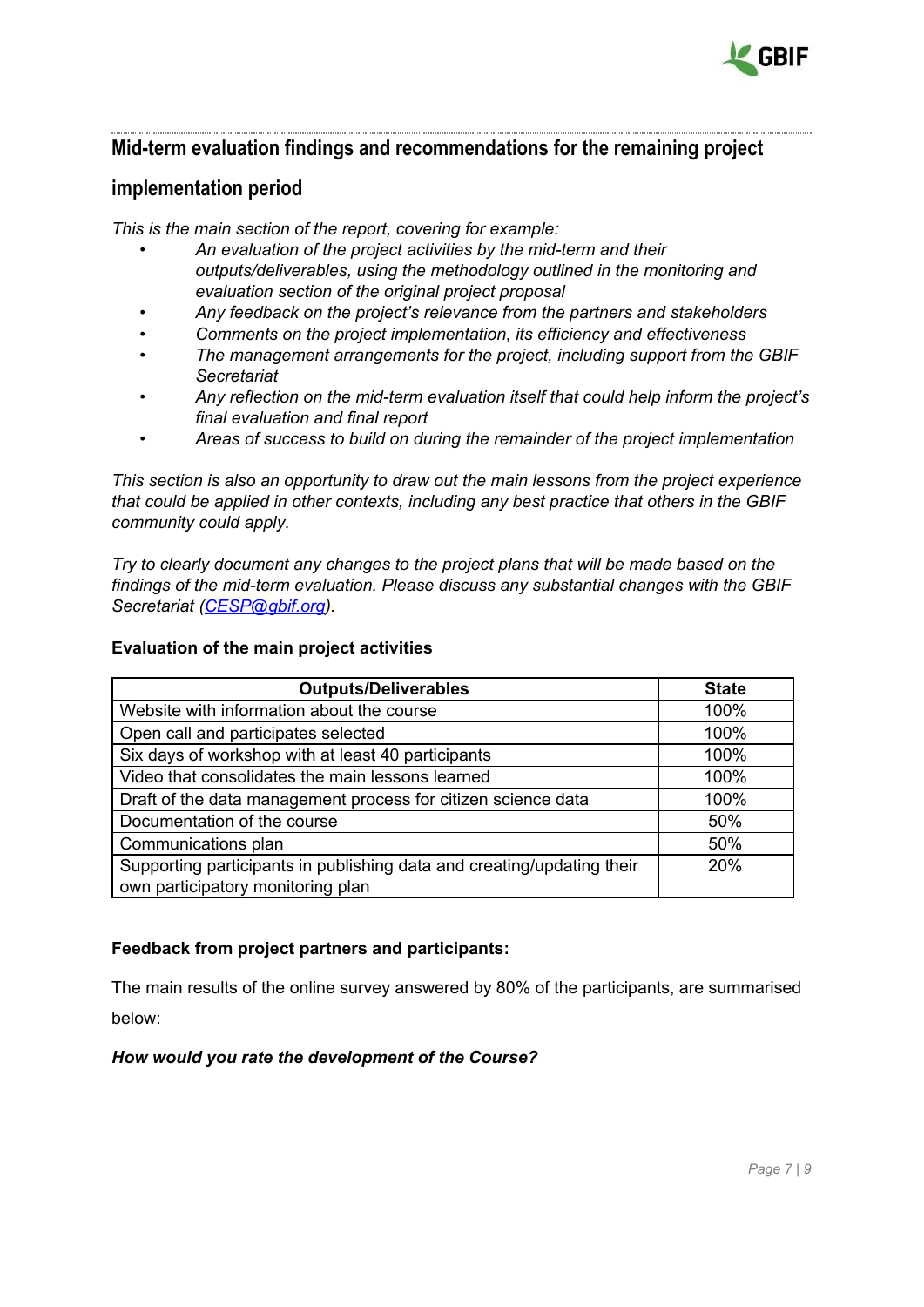



#### *Event organization*



- 5: Exceptional: Significantly and consistently exceeded expectations.
- 4: Highly effective: Fulfilled and on occasion exceeded expectations.
- 3: Effective: Fulfilled expectations well.
- 2: Satisfactory: Just barely satisfied expectations.
- 1: Unsatisfactory: Did not fulfil expectations.

#### **Lessons learned:**

- **●** The course was designed using a methodology of tejeRedes and learning-by-doing. This was especially successful in creating a community in Colombia that could continue working independently of funding and of centralized coordination. While it might be difficult to track all the resulting collaborations and the various forms of cooperation within the network, but we are sure that the seeds for a successful cooperation have been sown.
- **●** In the Iberoamerican region there are many interesting citizen science projects. During the course, the focal points from every country got together and agreed to explore the possibility of creating a regional network on citizen science, which could act as a point for exchanging experiences on data management, uses of technologies, and other such issues of common concern.. .